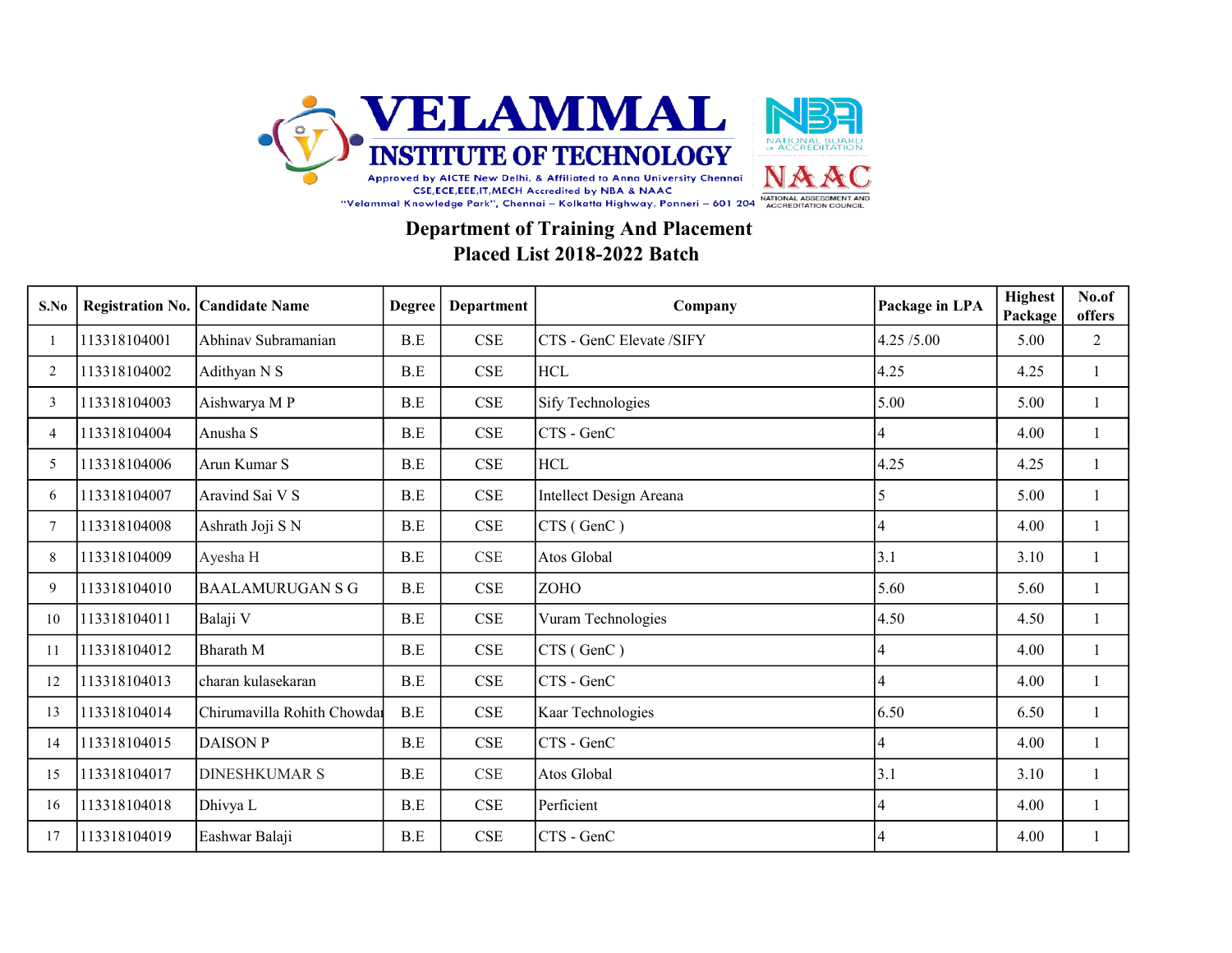| 18 | 113318104020 | Ennamuri Venkata Sai Harshi      | B.E                  | <b>CSE</b>                  | Value Labs                                                | 4.50                    | 4.50 | $\mathbf{1}$   |
|----|--------------|----------------------------------|----------------------|-----------------------------|-----------------------------------------------------------|-------------------------|------|----------------|
| 19 | 113318104021 | ESWARAVAKA SAI<br><b>VINATHI</b> | B.E                  | CSE                         | CTS - GenC / Accenture                                    | 4/4.50                  | 4.50 | 2              |
| 20 | 113318104022 | Fardeen Raees J                  | B.E                  | $\ensuremath{\mathsf{CSE}}$ | CTS - GenC Elevate / Accenture / TCS                      | 4.25/4.50/3.90          | 4.50 | $\mathfrak{Z}$ |
| 21 | 113318104025 | Gokul R                          | $\operatorname{B.E}$ | $\ensuremath{\mathsf{CSE}}$ | CTS (GenC) / Wipro / Accenture /<br>Infosys Ltd / Temenos | 4.00 /3.75/6.50/3.8     | 6.50 | 5              |
| 22 | 113318104026 | Gokulkrishna T K                 | $\operatorname{B.E}$ | <b>CSE</b>                  | Intellect Design Areana                                   | 5                       | 5.00 | $\mathbf{1}$   |
| 23 | 113318104027 | Gopalakrishnan S                 | B.E                  | <b>CSE</b>                  | CTS - GenC                                                | 4                       | 4.00 | $\mathbf{1}$   |
| 24 | 113318104028 | <b>GRACELIN SHIROMI.N</b>        | B.E                  | <b>CSE</b>                  | CTS - GenC/Accenture                                      | 4/4.50                  | 4.50 | $\overline{2}$ |
| 25 | 113318104029 | Lasya Sri Gundala                | $\operatorname{B.E}$ | <b>CSE</b>                  | <b>Sify Technologies</b>                                  | 5.00                    | 5.00 | $\mathbf{1}$   |
| 26 | 113318104030 | Harsha Sri J                     | B.E                  | <b>CSE</b>                  | CTS - GenC/Wipro                                          | 4.00 /3.75              | 4.00 | $\overline{2}$ |
| 27 | 113318104031 | Harsha Vardhini Gnanasekara      | B.E                  | <b>CSE</b>                  | CTS - GenC/Wipro / Accenture                              | 4.00 /3.75/4.50         | 4.50 | $\mathfrak{Z}$ |
| 28 | 113318104032 | Hema S                           | B.E                  | CSE                         | CTS - GenC / Accenture                                    | 4.00/4.50               | 4.50 | 2              |
| 29 | 113318104033 | Hemalatha S                      | $\operatorname{B.E}$ | <b>CSE</b>                  | CTS - GenC Elevate/Wipro/TCS/Accenture                    | 4.25 /3.75/3.90/4.5     | 4.50 | $\overline{4}$ |
| 30 | 113318104034 | Jayashree A                      | $\operatorname{B.E}$ | <b>CSE</b>                  | CTS - GenC                                                | $\overline{\mathbf{4}}$ | 4.00 | $\mathbf{1}$   |
| 31 | 113318104035 | Jeffy Pannuel Raj P S            | B.E                  | CSE                         | Hexaware Technologies                                     | $\overline{4}$          | 4.00 | -1             |
| 32 | 113318104036 | Jenifer B                        | $\operatorname{B.E}$ | CSE                         | Securekloud                                               | $\overline{4}$          | 4.00 | 1              |
| 33 | 113318104037 | Katari Jeevitha                  | $\operatorname{B.E}$ | $\ensuremath{\mathsf{CSE}}$ | CTS - GenC / Infosys                                      | 4/3.86                  | 4.00 | $\overline{2}$ |
| 34 | 113318104038 | Kathiravan P                     | $\operatorname{B.E}$ | $\ensuremath{\mathsf{CSE}}$ | Securekloud / Prodapt                                     | 4/4.00                  | 4.00 | $\overline{2}$ |
| 35 | 113318104039 | KINCHITHA BHAT A R               | $\operatorname{B.E}$ | $\ensuremath{\mathsf{CSE}}$ | CTS - GenC                                                | 4                       | 4.00 | $\mathbf{1}$   |
| 36 | 113318104040 | Kiran A                          | B.E                  | $\ensuremath{\mathsf{CSE}}$ | CTS - GenC/Wipro/Accenture                                | 4.00 /3.75/4.50         | 4.50 | $\mathfrak{Z}$ |
| 37 | 113318104041 | Lasya TLV                        | BE                   | CSE                         | Prodapt Solutions                                         | $\overline{4}$          | 4.00 | $\mathbf{1}$   |
| 38 | 113318104042 | Lingeshwaran Munuswamy           | $\operatorname{B.E}$ | <b>CSE</b>                  | CTS - GenC / Temenos                                      | 4/6.30                  | 6.30 | $\overline{2}$ |
| 39 | 113318104043 | <b>LOKESHWAR</b>                 | $\operatorname{B.E}$ | $\ensuremath{\mathsf{CSE}}$ | TCS / Infosys Ltd                                         | 3.9 / 3.86              | 3.90 | $\overline{2}$ |
| 40 | 113318104044 | Lokeshwaran S                    | $\operatorname{B.E}$ | <b>CSE</b>                  | Msys Technologies                                         | $\overline{4}$          | 4.00 | $\mathbf{1}$   |
| 41 | 113318104045 | M. Sai Vishnu Teja               | $\operatorname{B.E}$ | <b>CSE</b>                  | CTS - GenC / Infosys                                      | 4.00 / 3.60             | 4.00 | $\overline{2}$ |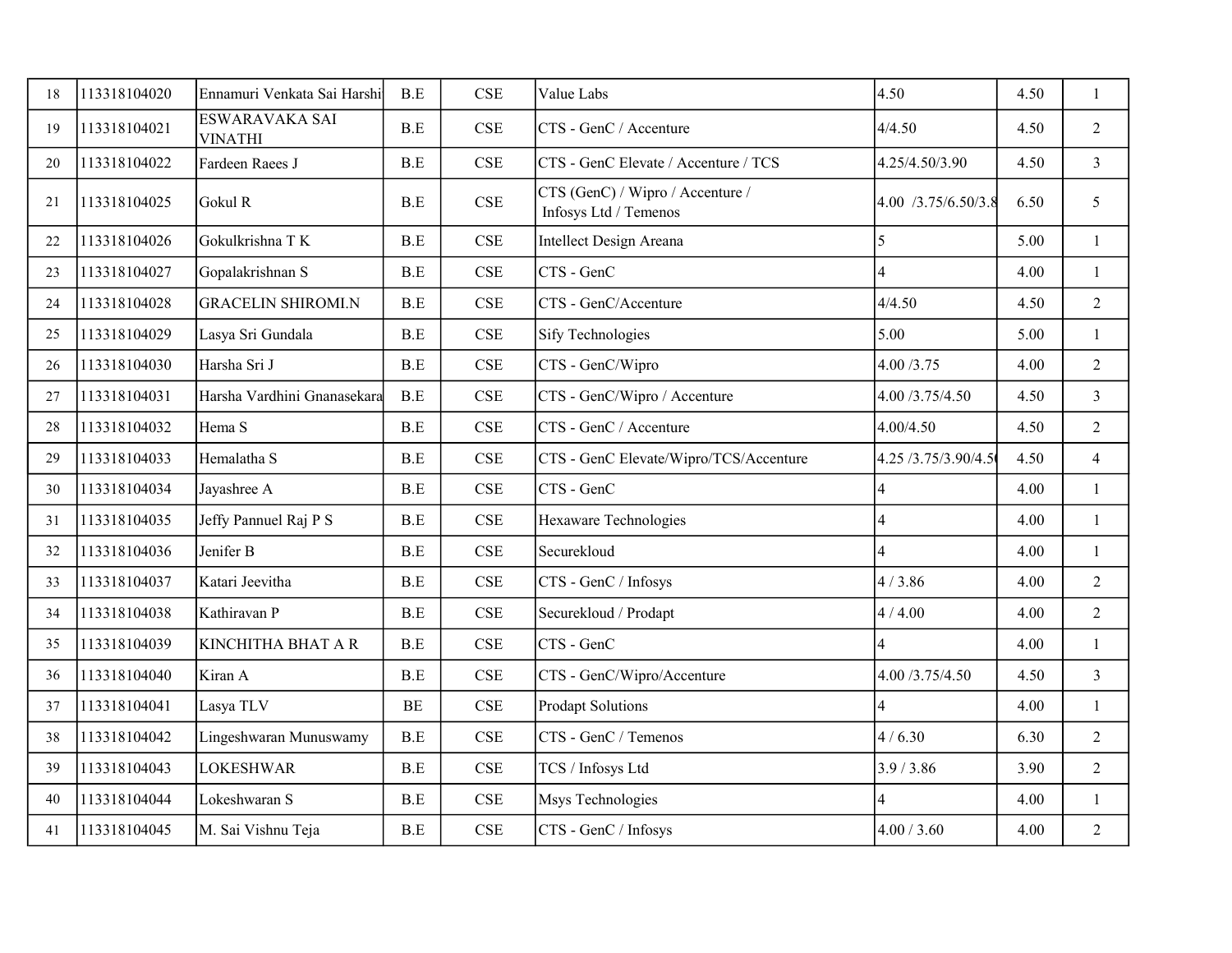| 42 | 113318104046 | Mandalam Dedeepya          | B.E                  | <b>CSE</b>                  | Wipro                                             | 3.75                 | 3.75 | $\mathbf{1}$   |
|----|--------------|----------------------------|----------------------|-----------------------------|---------------------------------------------------|----------------------|------|----------------|
| 43 | 113318104047 | Mohamed Arsath A           | $\operatorname{B.E}$ | <b>CSE</b>                  | Aspire Systems (COE Hiring), Deloitte             | 4/4.50               | 4.50 | $\overline{2}$ |
| 44 | 113318104048 | Moses K                    | $\operatorname{B.E}$ | <b>CSE</b>                  | <b>KAAR TECHNOLOGIES</b>                          | 6.50                 | 6.50 | 1              |
| 45 | 113318104049 | Munipravalika M            | B.E                  | <b>CSE</b>                  | Aspire Systems (COE Hiring)                       | 4                    | 4.00 | $\mathbf{1}$   |
| 46 | 113318104050 | Muthu AR                   | $\operatorname{B.E}$ | <b>CSE</b>                  | Wipro / Accenture                                 | 3.75 / 6.50          | 6.50 | $\overline{2}$ |
| 47 | 113318104051 | Muthusundar S              | B.E                  | <b>CSE</b>                  | NewGen                                            | 3.75                 | 3.75 | $\mathbf{1}$   |
| 48 | 113318104052 | Nagakodeeswari M           | $\operatorname{B.E}$ | <b>CSE</b>                  | Atos Global / Accenture                           | 3.1 / 4.50           | 4.50 | $\overline{2}$ |
| 49 | 113318104053 | Ninari Vikas               | $\operatorname{B.E}$ | <b>CSE</b>                  | Intellect Design Areana                           | 5                    | 5.00 | $\mathbf{1}$   |
| 50 | 113318104054 | Namita A                   | $\operatorname{B.E}$ | <b>CSE</b>                  | CTS - GenC Elevate / TCS / Accenture / Ford India | 4.25 / 3.90/4.50/5.7 | 5.70 | $\overline{4}$ |
| 51 | 113318104055 | Nantha Kumar S             | $\operatorname{B.E}$ | <b>CSE</b>                  | CTS - GenC / Accenture                            | 4/4.50               | 4.50 | $\overline{2}$ |
| 52 | 113318104056 | Narmadha P R               | $\operatorname{B.E}$ | <b>CSE</b>                  | CTS - GenC                                        | $\overline{4}$       | 4.00 | $\mathbf{1}$   |
| 53 | 113318104057 | V Navabharathi             | $\operatorname{B.E}$ | <b>CSE</b>                  | Wipro                                             | 3.75                 | 3.75 | $\mathbf{1}$   |
| 54 | 113318104058 | <b>NAVEEN KUMAR K</b>      | $\operatorname{B.E}$ | <b>CSE</b>                  | ZOHO                                              | 5.60                 | 5.60 | $\mathbf{1}$   |
| 55 | 113318104059 | <b>NAVEEN KUMAR S</b>      | $\operatorname{B.E}$ | <b>CSE</b>                  | CTS - GenC                                        | $\overline{4}$       | 4.00 | $\mathbf{1}$   |
| 56 | 113318104061 | Navuluri Sreevallichandana | $\operatorname{B.E}$ | <b>CSE</b>                  | Aspire Systems (COE Hiring) / Wipro / CTS (GenC)  | 4/3.75/4.00          | 4.00 | $\mathfrak{Z}$ |
| 57 | 113318104062 | Niranjini S                | $\operatorname{B.E}$ | <b>CSE</b>                  | CTS - GenC, Wipro                                 | 4.00 / 3.75          | 4.00 | $\overline{2}$ |
| 58 | 113318104063 | Nithishkumar U             | $\operatorname{B.E}$ | $\ensuremath{\mathsf{CSE}}$ | CTS - GenC, Infosys                               | 4/3.86               | 4.00 | $\overline{2}$ |
| 59 | 113318104066 | Sujith P                   | B.E                  | CSE                         | NewGen                                            | 3.75                 | 3.75 | $\mathbf{1}$   |
| 60 | 113318104067 | Parvathareddy Dhivya       | B.E                  | $\ensuremath{\mathsf{CSE}}$ | Perficient                                        | 4                    | 4.00 | 1              |
| 61 | 113318104068 | Pavan kumar M              | $\operatorname{B.E}$ | <b>CSE</b>                  | Wipro Turbo / Accenture                           | 6.50/4.50            | 6.50 | $\overline{2}$ |
| 62 | 113318104069 | Praveen M                  | $\operatorname{B.E}$ | CSE                         | NSE IT, Tata Elxsi                                | 4.5 / 3.50           | 4.50 | $\overline{2}$ |
| 63 | 113318104070 | Pudhiyavan Y               | $\operatorname{B.E}$ | $\ensuremath{\mathsf{CSE}}$ | CTS - GenC                                        | 4                    | 4.00 | $\mathbf{1}$   |
| 64 | 113318104071 | Rahul C                    | $\operatorname{B.E}$ | CSE                         | Securekloud                                       | 4                    | 4.00 | $\mathbf{1}$   |
| 65 | 113318104072 | Rahul V                    | B.E                  | <b>CSE</b>                  | <b>Sify Technologies</b>                          | 5.00                 | 5.00 | $\mathbf{1}$   |
| 66 | 113318104073 | Rajasri S                  | $\operatorname{B.E}$ | <b>CSE</b>                  | CTS - GenC                                        | 4                    | 4.00 | $\mathbf{1}$   |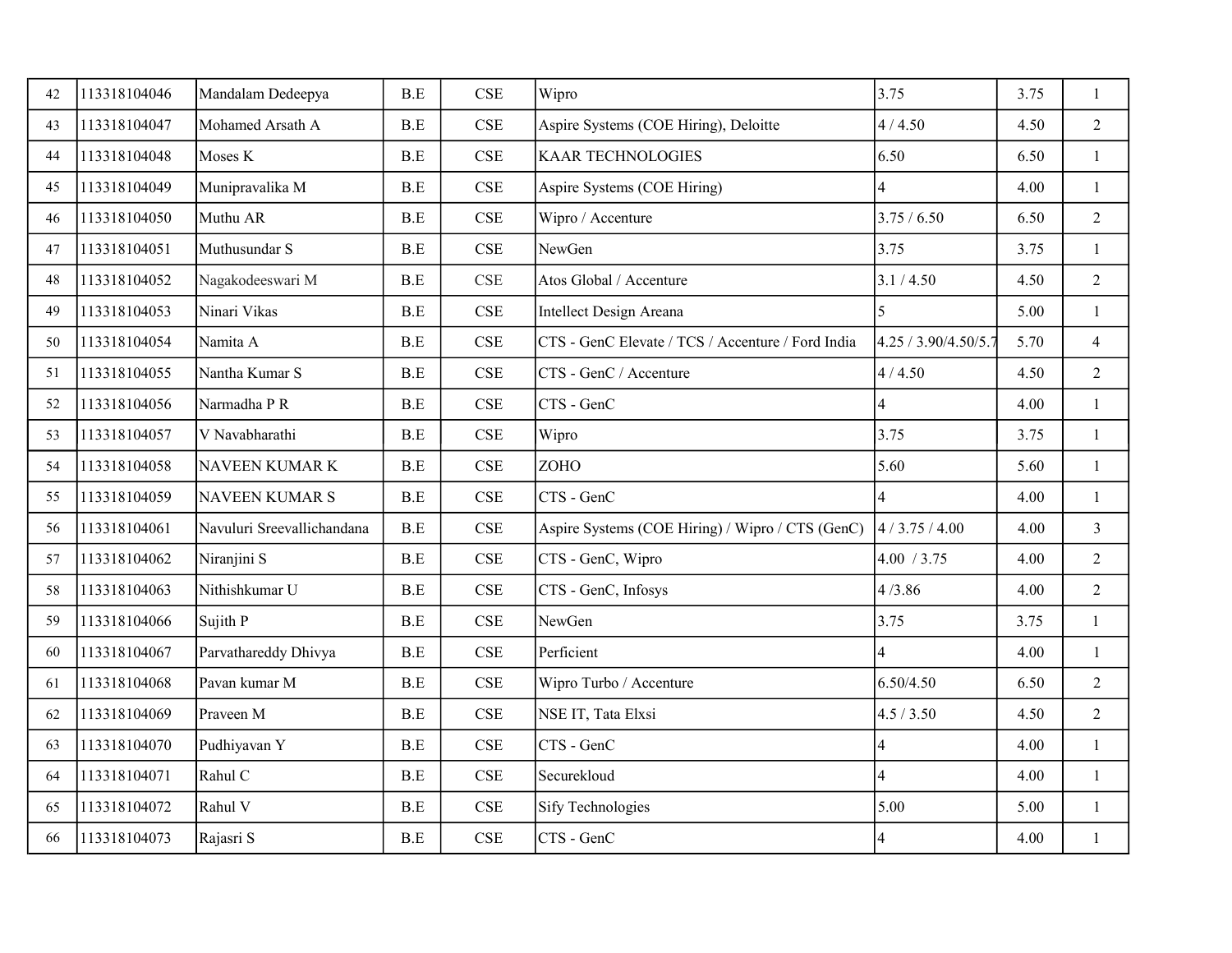| 67 | 113318104074 | Renuka.B             | B.E | <b>CSE</b>                  | Shiash Info Solutions Pvt. Ltd.      | 1.8                      | 1.8            | $\mathbf{1}$   |
|----|--------------|----------------------|-----|-----------------------------|--------------------------------------|--------------------------|----------------|----------------|
| 68 | 113318104075 | Rubesh P             | B.E | <b>CSE</b>                  | HCL Technologies / Msys Technologies | 4.25 / 4.00              | 4.25           | $\overline{2}$ |
| 69 | 113318104076 | Sakthi Kumaran S     | B.E | <b>CSE</b>                  | Kaar Technologies                    | 6.5                      | 6.50           | $\mathbf{1}$   |
| 70 | 113318104079 | <b>SANMITRA G</b>    | B.E | <b>CSE</b>                  | CTS - GenC / Accenture               | 4/4.50                   | 4.50           | $\overline{2}$ |
| 71 | 113318104080 | Hemalatha Sannareddy | B.E | <b>CSE</b>                  | <b>Sify Technologies</b>             | 5.00                     | 5.00           | 1              |
| 72 | 113318104084 | Sherlin <sub>S</sub> | B.E | <b>CSE</b>                  | CTS - GenC/Wipro                     | 4.00/3.75                | 4.00           | $\overline{2}$ |
| 73 | 113318104085 | Sowmiya M            | B.E | <b>CSE</b>                  | ZOHO/CTS GenC Next                   | 5.6/6.75                 | 6.75           | $\mathbf{1}$   |
| 74 | 113318104086 | Sowmiya Sasikumar    | B.E | <b>CSE</b>                  | <b>Impeger Technologies</b>          | 3.5                      | 3.50           | $\mathbf{1}$   |
| 75 | 113318104087 | <b>SRAVANTHI.R</b>   | B.E | <b>CSE</b>                  | Thirdware Solutions Ltd.             |                          | 4.00           | $\mathbf{1}$   |
| 76 | 113318104089 | Suriya Aakash V      | B.E | <b>CSE</b>                  | CTS - GenC Elevate/Wipro/TCS         | 4.25 /3.75/3.90          | 4.25           | $\overline{3}$ |
| 77 | 113318104090 | Swathi S             | B.E | <b>CSE</b>                  | CTS - GenC/Wipro / Accenture         | 4.00 / 3.75 / 4.50       | 4.50           | $\overline{3}$ |
| 78 | 113318104091 | <b>TAMILMANI V</b>   | B.E | CSE                         | CTS - GenC                           | $\overline{4}$           | 4.00           | $\mathbf{1}$   |
| 79 | 113318104092 | Tharun raj Y         | B.E | <b>CSE</b>                  | CTS - GenC Elevate                   | 4.25                     | 4.25           | $\mathbf{1}$   |
| 80 | 113318104094 | uma maheswari        | B.E | <b>CSE</b>                  | Wipro                                | 3.75                     | 3.75           | $\mathbf{1}$   |
| 81 | 113318104095 | VIGNESHA C J         | B.E | <b>CSE</b>                  | <b>TCS</b>                           | 3.9                      | 3.90           | $\mathbf{1}$   |
| 82 | 113318104096 | Vijayapandiyan P     | B.E | $\ensuremath{\mathsf{CSE}}$ | CTS (GenC)                           | $\overline{\mathcal{A}}$ | 4.00           | $\mathbf{1}$   |
| 83 | 113318104097 | Vijay Mohan M        | B.E | $\ensuremath{\mathsf{CSE}}$ | Worldline                            | $\overline{\mathcal{A}}$ | 4.00           | $\mathbf{1}$   |
| 84 | 113318104099 | Yuvaraj S            | B.E | CSE                         | Aspire Systems (COE Hiring)          | $\overline{\mathcal{A}}$ | 4.00           | $\mathbf{1}$   |
| 85 | 113318104088 | Sundar K             | B.E | CSE                         | Maxval                               | $\overline{\mathcal{L}}$ | $\overline{4}$ | 1              |
| 86 | 113318104301 | <b>GAYATHRIC</b>     | B.E | $\ensuremath{\mathsf{CSE}}$ | <b>SIFY TECHNOLOGIES</b>             | 5                        | 5              | $\mathbf{1}$   |
| 87 | 113318106001 | Akash S              | B.E | $\rm ECE$                   | American MegaTrends                  | 4.5                      | 4.50           | $\mathbf{1}$   |
| 88 | 113318106002 | <b>AKSHAYA MF</b>    | B.E | $\rm ECE$                   | CTS (GenC)/WIPRO/Infosys Ltd         | 4/3.75/3.86              | 4.00           | $\overline{3}$ |
| 89 | 113318106003 | Akshaya S            | B.E | <b>ECE</b>                  | Sankalp Semiconductor (HCL)          | 4.75                     | 4.75           | $\mathbf{1}$   |
| 90 | 113318106004 | <b>ATCHAYA B</b>     | B.E | $\ensuremath{\text{ECE}}$   | CTS (GenC Next)                      | $\overline{4}$           | 4.00           | $\mathbf{1}$   |
| 91 | 113318106005 | <b>AVINASH R G</b>   | B.E | <b>ECE</b>                  | CTS (GenC Next)/WIPRO                | 4/3.75                   | 4.00           | $\overline{2}$ |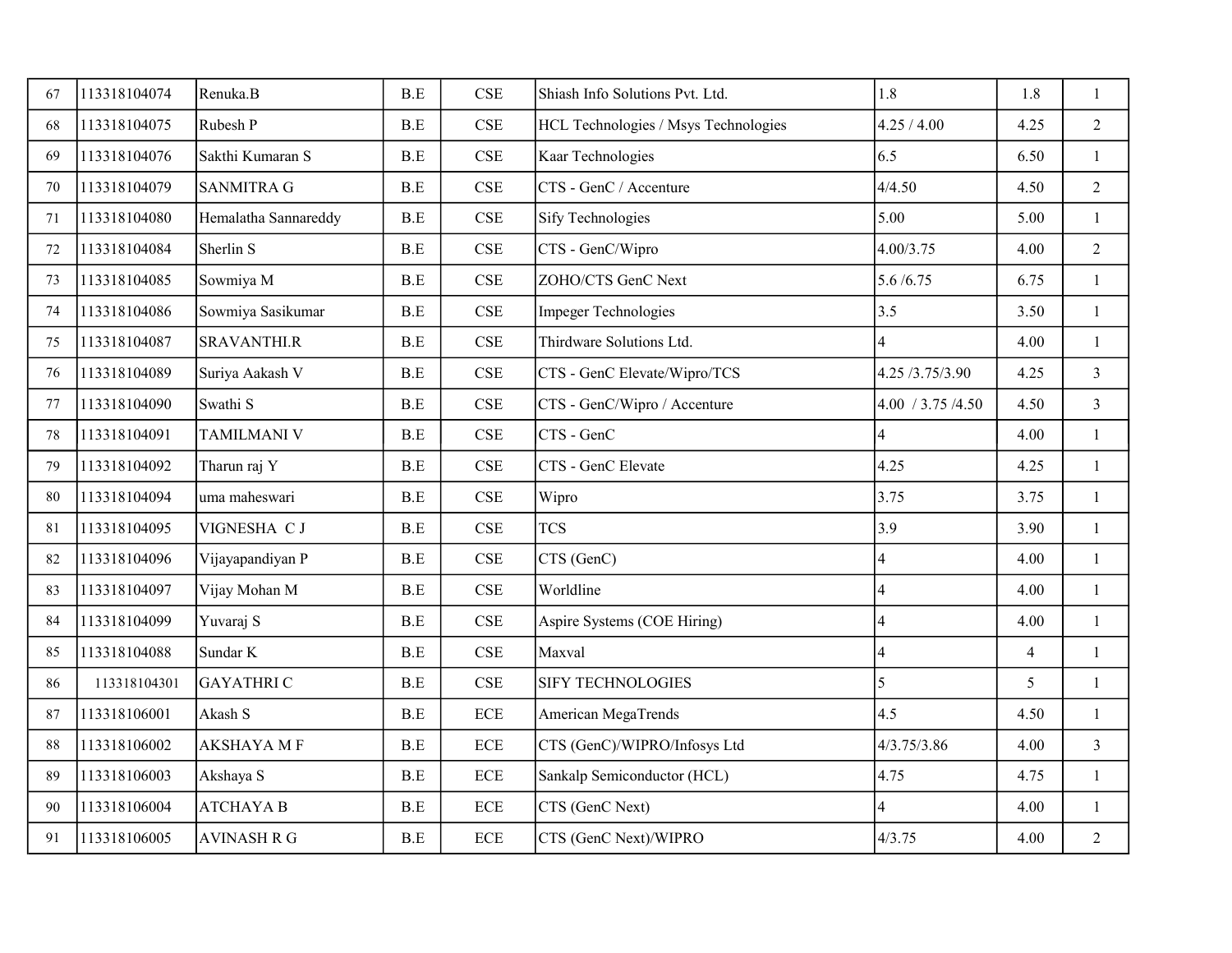| 92  | 113318106006 | <b>BHAVANI.A</b>            | B.E       | <b>ECE</b>                | CTS (GenC Next)                             | 4                       | 4.00 | $\mathbf{1}$   |
|-----|--------------|-----------------------------|-----------|---------------------------|---------------------------------------------|-------------------------|------|----------------|
| 93  | 113318106008 | Sireesha Dasari             | B.E       | <b>ECE</b>                | Accenture                                   | 4.5                     | 4.50 | 1              |
| 94  | 113318106009 | <b>M GNANESWARI</b>         | B.E       | <b>ECE</b>                | <b>Sify Technologies</b>                    | 5.00                    | 5.00 | 1              |
| 95  | 113318106010 | <b>GOKUL.R</b>              | B.E       | <b>ECE</b>                | P2F Semiconductor Technologies              | 2.5                     | 2.5  | $\mathbf{1}$   |
| 96  | 113318106011 | HARICHANDRU.T               | B.E       | <b>ECE</b>                | CTS (GenC)                                  | 4                       | 4.00 | 1              |
| 97  | 113318106012 | HARI KRISHNAN G             | B.E       | <b>ECE</b>                | CTS (GenC Next )/WIPRO/TCS/Accenture        | 6.75/3.5/3.90/4.50      | 6.75 | $\overline{4}$ |
| 98  | 113318106013 | <b>HEMAVATHI V S</b>        | B.E       | <b>ECE</b>                | CTS (GenC)/WIPRO/TCS/Accenture/ Infosys Ltd | 4/3.5/3.90/4.50/3.8     | 4.50 | 5              |
| 99  | 113318106015 | <b>JOTHIRAM N</b>           | B.E       | <b>ECE</b>                | Msys Technologies                           | 4                       | 4.00 | 1              |
| 100 | 113318106016 | <b>KANNAN M</b>             | B.E       | <b>ECE</b>                | CTS (GenC)                                  | 4                       | 4.00 | 1              |
| 101 | 113318106017 | <b>KAVITHA.G</b>            | B.E       | <b>ECE</b>                | CTS (GenC)                                  | $\overline{\mathbf{4}}$ | 4.00 | $\mathbf{1}$   |
| 102 | 113318106018 | Mathew Eddy Jacob           | B.E       | <b>ECE</b>                | Hexaware Technologies                       | $\overline{\mathbf{4}}$ | 4.00 | $\mathbf{1}$   |
| 103 | 113318106019 | <b>S.MOHAMMED RIFAT RAI</b> | <b>BE</b> | <b>ECE</b>                | Orange Scape                                | 4                       | 4.00 | $\mathbf{1}$   |
| 104 | 113318106020 | Mohan Kumar M               | B.E       | <b>ECE</b>                | <b>HCL Technologies</b>                     | 4.25                    | 4.25 | $\mathbf{1}$   |
| 105 | 113318106021 | <b>MONISHAK</b>             | BE        | <b>ECE</b>                | <b>Prodapt Solutions</b>                    | $\overline{\mathbf{4}}$ | 4.00 | $\mathbf{1}$   |
| 106 | 113318106022 | Mukesh A                    | BE        | <b>ECE</b>                | <b>Prodapt Solutions</b>                    | $\overline{4}$          | 4.00 | $\mathbf{1}$   |
| 107 | 113318106023 | <b>NAVEENKUMAR S</b>        | B.E       | <b>ECE</b>                | Thirdware Solutions Ltd.                    | $\overline{4}$          | 4.00 | $\mathbf{1}$   |
| 108 | 113318106024 | NITHYA RAMANTHAN            | B.E       | $\ensuremath{\text{ECE}}$ | CTS (GenC)/WIPRO/Infosys Ltd                | 4/3.5/3.86              | 4.00 | $\mathfrak{Z}$ |
| 109 | 113318106025 | PERIVI BHARATH KUMAF        | B.E       | <b>ECE</b>                | CTS (GenC)                                  | 4                       | 4.00 | $\mathbf{1}$   |
| 110 | 113318106026 | Ponbalamurugan P            | $\rm BE$  | <b>ECE</b>                | <b>Prodapt Solutions</b>                    | 4                       | 4.00 | $\mathbf{1}$   |
| 111 | 113318106027 | <b>PRAWIN A</b>             | B.E       | $\ensuremath{\text{ECE}}$ | CTS (GenC) / Accenture / WIPRO              | 4/6.50                  | 6.50 | $\overline{2}$ |
| 112 | 113318106028 | Priya M C                   | B.E       | $\rm ECE$                 | CTS (GenC)                                  | 4                       | 4.00 | $\mathbf{1}$   |
| 113 | 113318106029 | A.PRIYADHARSHINI            | B.E       | <b>ECE</b>                | CTS (GenC)                                  | 4                       | 4.00 | $\mathbf{1}$   |
| 114 | 113318106030 | Purna Priya B               | B.E       | <b>ECE</b>                | Accenture                                   | 4.5                     | 4.50 | $\mathbf{1}$   |
| 115 | 113318106032 | RAJARAJESHUWARI.S           | B.E       | $\rm ECE$                 | CTS (GenC)                                  | $\overline{4}$          | 4.00 | $\mathbf{1}$   |
| 116 | 113318106033 | <b>RAKESH.N</b>             | B.E       | <b>ECE</b>                | CTS (GenC Elevate/WIPRO                     | 4.25/3.75               | 4.25 | $\overline{2}$ |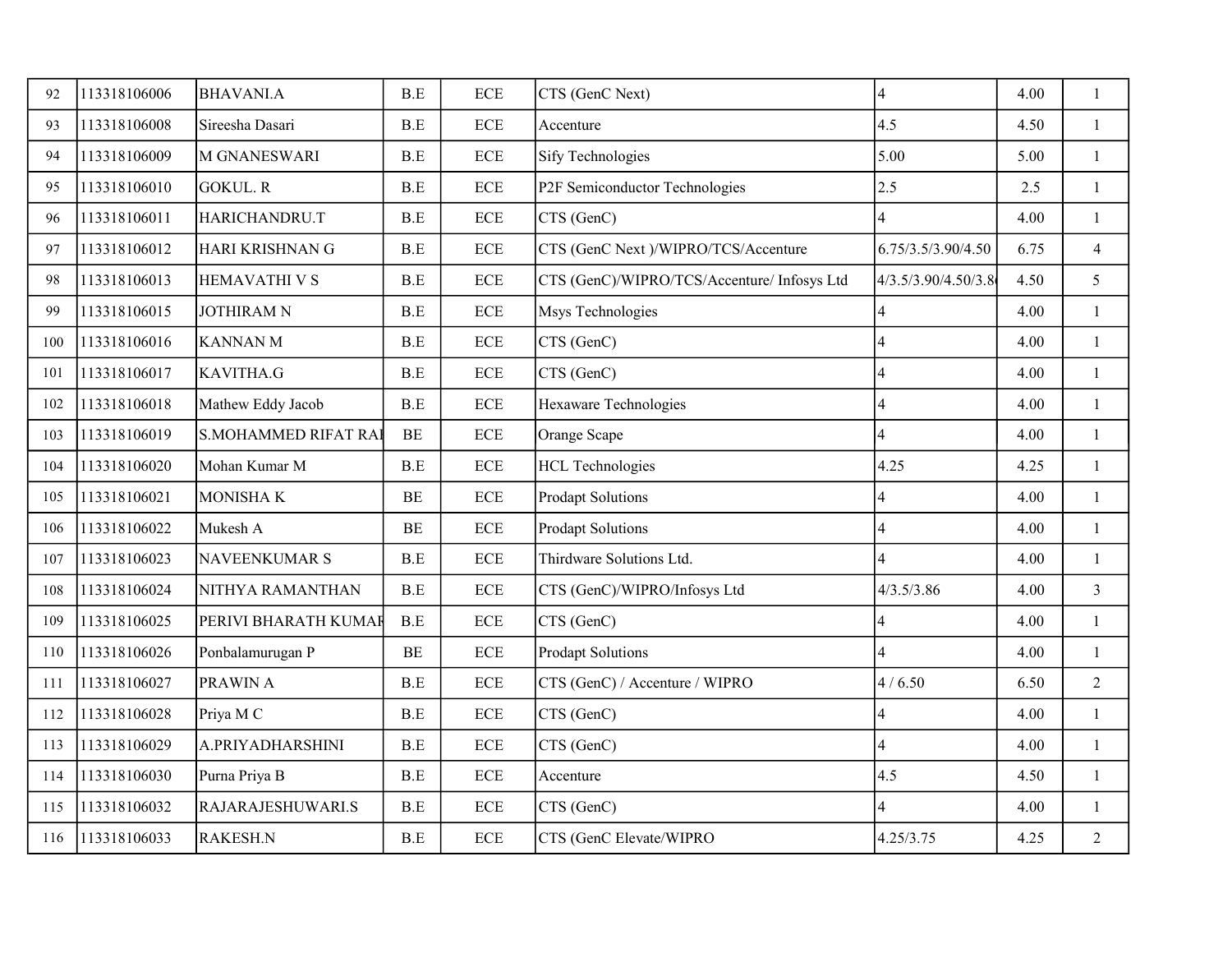| 117 | 113318106035 | Ramya R                 | B.E                  | <b>ECE</b>                | Perficient                      | 4                       | 4.00 | $\mathbf{1}$   |
|-----|--------------|-------------------------|----------------------|---------------------------|---------------------------------|-------------------------|------|----------------|
| 118 | 113318106037 | <b>REBEKAH.S</b>        | B.E                  | <b>ECE</b>                | Infosys Ltd                     | 3.86                    | 3.86 | $\mathbf{1}$   |
| 119 | 113318106038 | <b>ROHITH KUMAR K A</b> | B.E                  | <b>ECE</b>                | Msys Technologies               | 4                       | 4.00 | $\mathbf{1}$   |
| 120 | 113318106039 | <b>RUFINA SHINY</b>     | B.E                  | <b>ECE</b>                | CTS (GenC)                      | $\overline{4}$          | 4.00 | $\mathbf{1}$   |
| 121 | 113318106041 | Santhosh - J            | $\rm BE$             | <b>ECE</b>                | <b>Prodapt Solutions</b>        | 4                       | 4.00 | $\mathbf{1}$   |
| 122 | 113318106042 | <b>SHANMUGAM K</b>      | B.E                  | <b>ECE</b>                | <b>Sify Technologies</b>        | 5.00                    | 5.00 | $\mathbf{1}$   |
| 123 | 113318106043 | <b>SIVA NESAN J</b>     | $\rm BE$             | ECE                       | <b>Prodapt Solutions</b>        | 4                       | 4.00 | $\mathbf{1}$   |
| 124 | 113318106044 | <b>SNEHANV</b>          | B.E                  | <b>ECE</b>                | MindTree                        | 4                       | 4.00 | $\mathbf{1}$   |
| 125 | 113318106045 | Sneha Siva              | B.E                  | <b>ECE</b>                | Accenture / TCS                 | 4.5 / 3.90              | 4.50 | $\overline{2}$ |
| 126 | 113318106046 | Sridevi K               | B.E                  | <b>ECE</b>                | Sankalp Semiconductor (HCL)     | 4.75                    | 4.75 | $\mathbf{1}$   |
| 127 | 113318106048 | <b>SURYA.V</b>          | $\rm BE$             | <b>ECE</b>                | Valeo                           | 4.3                     | 4.30 | $\mathbf{1}$   |
| 128 | 113318106049 | <b>SURYA PRAKASH S</b>  | B.E                  | <b>ECE</b>                | CTS (GenC)                      | $\overline{4}$          | 4.00 | $\mathbf{1}$   |
| 129 | 113318106050 | <b>SUSMITHAN</b>        | $\rm BE$             | <b>ECE</b>                | <b>Prodapt Solutions</b>        | $\overline{\mathbf{4}}$ | 4.00 | $\mathbf{1}$   |
| 130 | 113318106051 | Svedha Velkumar         | B.E                  | <b>ECE</b>                | Accenture                       | 4.5                     | 4.50 | $\mathbf{1}$   |
| 131 | 113318106052 | Swathi E                | B.E                  | <b>ECE</b>                | Perficient                      | 4                       | 4.00 | $\mathbf{1}$   |
| 132 | 113318106053 | Swathi Y                | B.E                  | <b>ECE</b>                | CTS (Gen C) / Accenture         | 4/4.50                  | 4.50 | $\overline{2}$ |
| 133 | 113318106054 | <b>SWETHARS</b>         | BE                   | <b>ECE</b>                | Prodapt Solutions / Infosys Ltd | 4/3.86                  | 4.00 | $\overline{2}$ |
| 134 | 113318106056 | <b>UDHAYA KUMAR C</b>   | BE                   | $\ensuremath{\text{ECE}}$ | <b>Prodapt Solutions</b>        | 4                       | 4.00 | $\mathbf{1}$   |
| 135 | 113318106058 | Jaswitha Venati         | $\operatorname{B.E}$ | $\rm ECE$                 | Accenture                       | 4.5                     | 4.50 | $\mathbf{1}$   |
| 136 | 113318106059 | Venda R                 | B.E                  | $\ensuremath{\text{ECE}}$ | Perficient                      | 4                       | 4.00 | $\mathbf{1}$   |
| 137 | 113318106061 | YOGALAKSHMI.V           | B.E                  | $\ensuremath{\text{ECE}}$ | CTS (GenC)                      | 4                       | 4.00 | $\mathbf{1}$   |
| 138 | 113318106062 | YOKESHKUMAR M           | B.E                  | $\rm ECE$                 | Msys Technologies               | 4                       | 4.00 | $\mathbf{1}$   |
| 139 | 113318106063 | yuvaraj.p               | BE                   | <b>ECE</b>                | <b>Prodapt Solutions</b>        | 4                       | 4.00 | $\mathbf{1}$   |
| 140 | 113318106064 | <b>S.YUVA SNEHA</b>     | B.E                  | $\ensuremath{\text{ECE}}$ | CTS (GenC)                      | 4                       | 4.00 | $\mathbf{1}$   |
| 141 | 113318106501 | PREETHI.B               | B.E                  | <b>ECE</b>                | CTS (GenC) / Accenture          | 4/4.50                  | 4.50 | $\overline{2}$ |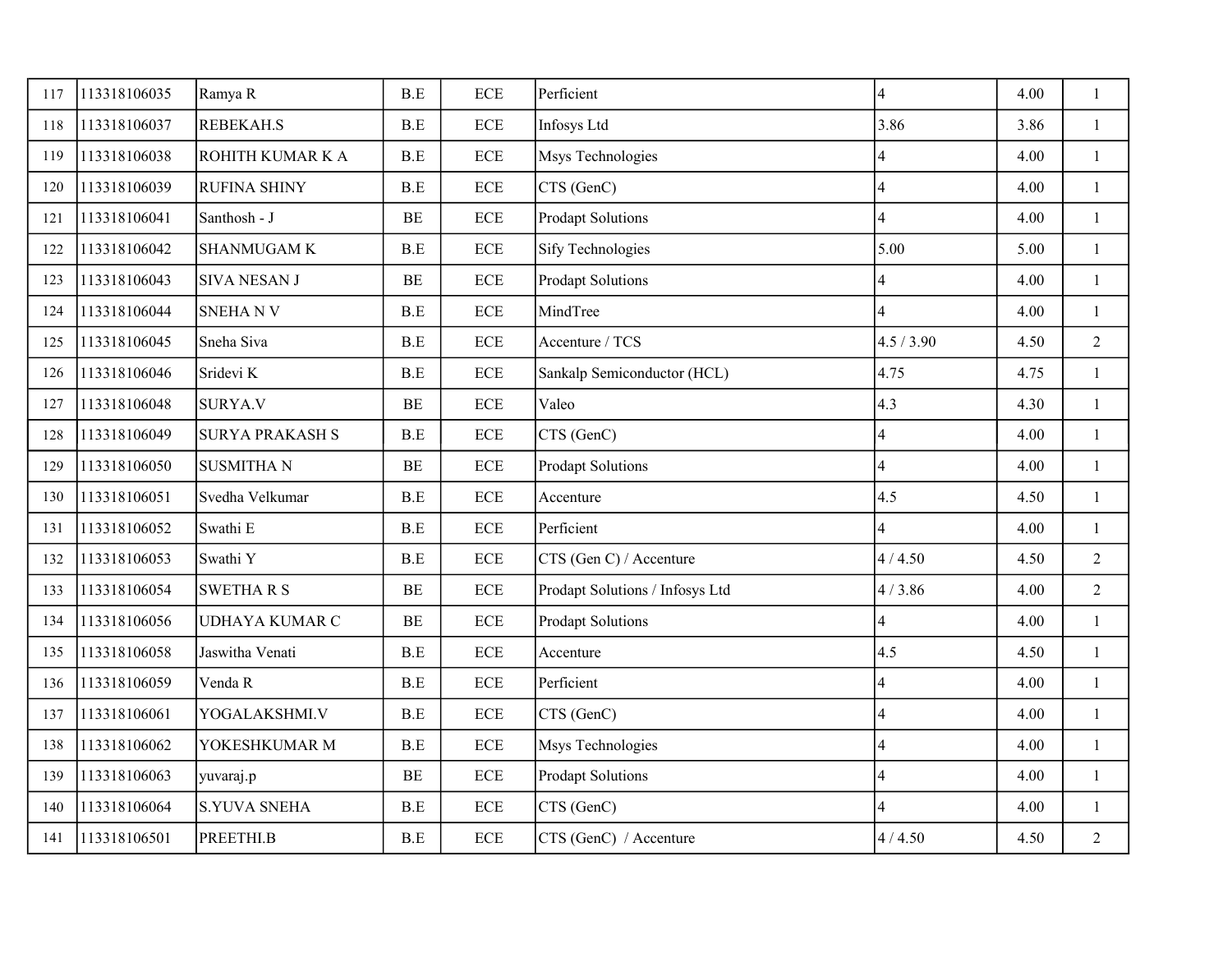| 142 | 113318106007 | HARSHAVARDHAN REDD       | B.E           | <b>ECE</b>                 | Anora Instrumentation Pvt Ltd                                 | 4.5                  | 4.5            | $\mathbf{1}$   |
|-----|--------------|--------------------------|---------------|----------------------------|---------------------------------------------------------------|----------------------|----------------|----------------|
| 143 | 113318105001 | Aboorva C                | B.E           | <b>EEE</b>                 | Aspire Systems (COE Hiring) / Accenture                       | 4/4.50               | 4.50           | $\overline{2}$ |
| 144 | 113318105002 | Abin .T                  | B.E           | <b>EEE</b>                 | CTS - GenC / TCS                                              | 4.00/3.90            | 4.00           | 2              |
| 145 | 113318105004 | Kaviya .D                | B.E           | <b>EEE</b>                 | CTS - GenC / Accenture                                        | 4/4.50               | 4.50           | $\overline{2}$ |
| 146 | 113318105006 | Kirthika .R              | B.E           | <b>EEE</b>                 | CTS - GenC / Infosys                                          | 4/3.86               | 4.00           | $\overline{2}$ |
| 147 | 113318105007 | Kuppani Nithya           | B.E           | <b>EEE</b>                 | Atos Global                                                   | 3.1                  | 3.10           | $\mathbf{1}$   |
| 148 | 113318105008 | Mohammed Badhusha Azarud | B.E           | <b>EEE</b>                 | CTS - GenC                                                    | 4                    | 4.00           | $\mathbf{1}$   |
| 149 | 113318105009 | Prasanna P               | B.E           | <b>EEE</b>                 | Accenture                                                     | 4.5                  | 4.50           | 1              |
| 150 | 113318105011 | Rakesh R                 | B.E           | <b>EEE</b>                 | <b>HCL Technologies</b>                                       | 4.25                 | 4.25           | $\mathbf{1}$   |
| 151 | 113318105012 | Sulthan Syed Afridhi S   | B.E           | <b>EEE</b>                 | Sankalp Semiconductor (HCL)                                   | 4.75                 | 4.75           | $\mathbf{1}$   |
| 152 | 113318105303 | Srinivasan M             | B.E           | <b>EEE</b>                 | The Math Company                                              | 4.5                  | 4.50           | $\mathbf{1}$   |
| 153 | 113318105301 | <b>Bharath Kumar</b>     | B.E           | <b>EEE</b>                 | Welkinrim Technologies Pvt Ltd / Net Access India Li4.00/2.00 |                      | $\overline{4}$ | $\overline{2}$ |
| 154 | 113318105014 | <b>VISHAL S</b>          | B.E           | <b>EEE</b>                 | MSC TECHNOLOGY                                                | 5.6                  | 5.6            | $\mathbf{1}$   |
| 155 | 113318205001 | Abinaya R                | <b>B.Tech</b> | IT                         | Ford India                                                    | 5.7                  | 5.70           | $\mathbf{1}$   |
| 156 | 113318205002 | <b>AKSHAYA M</b>         | <b>B.Tech</b> | IT                         | <b>Prodapt Solutions</b>                                      | 4                    | 4.00           | $\mathbf{1}$   |
| 157 | 113318205003 | <b>BALAJIS</b>           | <b>B.Tech</b> | $\ensuremath{\mathsf{IT}}$ | Atos Global / Accenture                                       | 3.1 / 4.50           | 4.50           | $\overline{2}$ |
| 158 | 113318205004 | BALAJI S (30.05.2001)    | <b>B.Tech</b> | $\ensuremath{\mathsf{IT}}$ | CTS (GenC)                                                    | 4.00                 | 4.00           | 1              |
| 159 | 113318205005 | <b>Bharath T</b>         | <b>B.Tech</b> | IT                         | Intellect Design Areana/ Infosys Ltd                          | 5/3.86               | 5.00           | $\overline{2}$ |
| 160 | 113318205007 | DASAM SOWMYA             | <b>B.Tech</b> | IT                         | Value Labs                                                    | 4.50                 | 4.50           | $\mathbf{1}$   |
| 161 | 113318205008 | DEEPAK REDDY A           | <b>B.Tech</b> | IT                         | CTS (GenC)                                                    | 4.00                 | 4.00           | $\mathbf{1}$   |
| 162 | 113318205009 | <b>DHARANIM</b>          | <b>B.Tech</b> | IT                         | Msys Technologies                                             | $\overline{4}$       | 4.00           | $\mathbf{1}$   |
| 163 | 113318205011 | <b>DILLI BABU V</b>      | <b>B.Tech</b> | IT                         | CTS (GenC)/Wipro / TCS                                        | 4.00 / 3.75 / 3.90   | 4.00           | $\mathfrak{Z}$ |
| 164 | 113318205012 | <b>DINESH S</b>          | <b>B.Tech</b> | IT                         | <b>Sify Technologies</b>                                      | 5.00                 | 5.00           | $\mathbf{1}$   |
| 165 | 113318205013 | <b>GAYATHRI U</b>        | <b>B.Tech</b> | IT                         | TCS / Accenture                                               | 3.9 / 4.50           | 4.50           | $\overline{2}$ |
| 166 | 113318205014 | <b>GOPALAKRISHNAN T</b>  | <b>B.Tech</b> | IT                         | CTS (GenC Elevate )/Wipro / TCS / Temenos                     | 4.25 / 3.75/3.90/6.3 | 6.30           | $\overline{4}$ |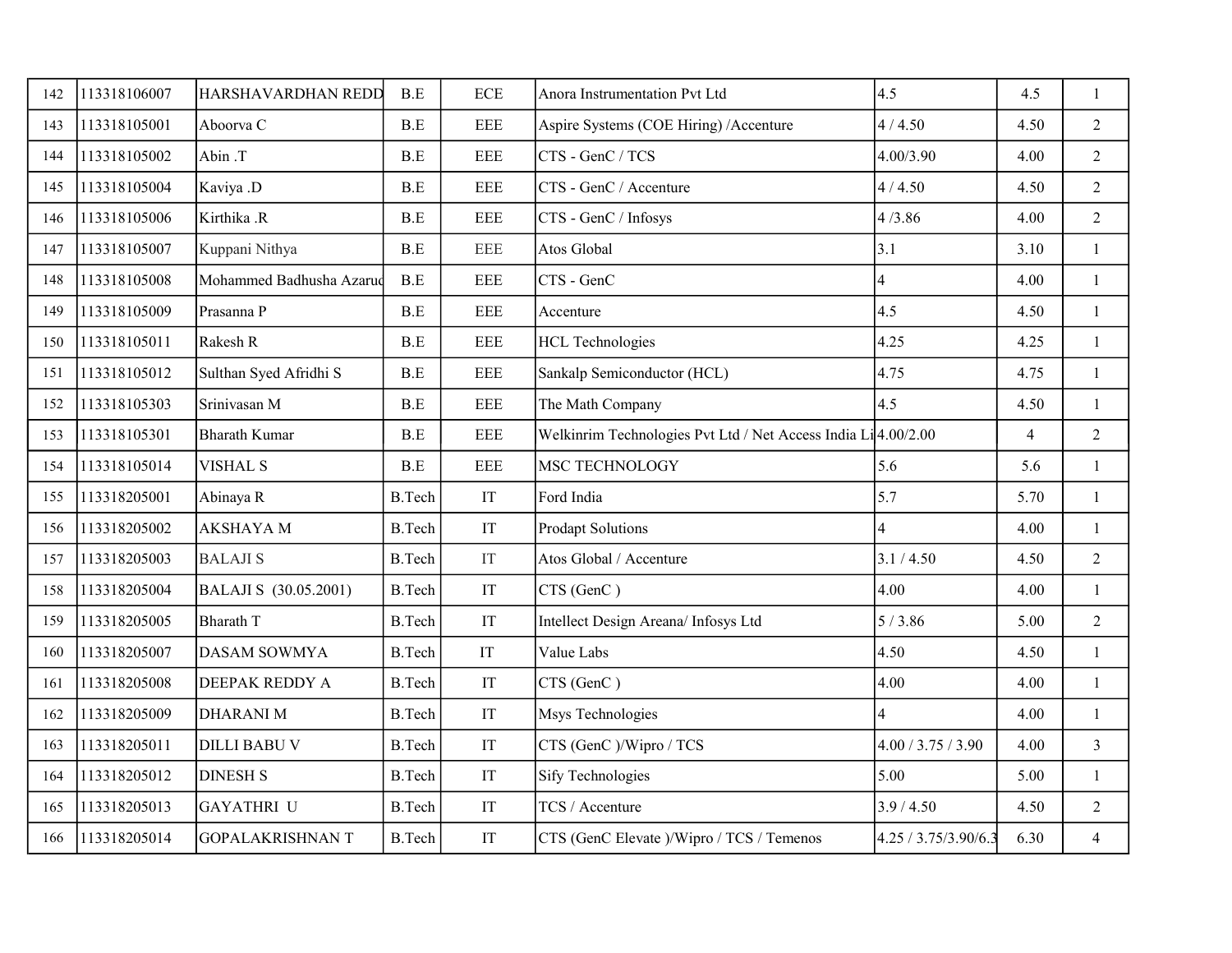| 167 | 113318205015 | <b>GOPIKAK</b>                       | <b>B.Tech</b> | IT                         | Valeo /NSE IT / Equitas Bank              | 4.3 / 4.50 / 5.96    | 5.96 | $\mathfrak{Z}$ |
|-----|--------------|--------------------------------------|---------------|----------------------------|-------------------------------------------|----------------------|------|----------------|
| 168 | 113318205016 | <b>GUNAL P</b>                       | <b>B.Tech</b> | $\ensuremath{\mathsf{IT}}$ | ZOHO                                      | 5.60                 | 5.60 | -1             |
| 169 | 113318205017 | <b>HARIPRASAD K R</b>                | <b>B.Tech</b> | $\ensuremath{\mathsf{IT}}$ | CTS (GenC)/Wipro / TCS                    | 4.00 / 3.75 / 3.90   | 4.00 | $\mathfrak{Z}$ |
| 170 | 113318205018 | Harishankar M                        | <b>B.Tech</b> | $\mathop{\mathrm{IT}}$     | Intellect Design Areana                   | 5                    | 5.00 | $\mathbf{1}$   |
| 171 | 113318205020 | <b>IMAYAVAN S</b>                    | <b>B.Tech</b> | IT                         | Wipro                                     | 3.75                 | 3.75 | 1              |
| 172 | 113318205021 | <b>KARUNYA JEEZ S</b>                | <b>B.Tech</b> | $\ensuremath{\mathsf{IT}}$ | CTS (GenC)                                | 4.00                 | 4.00 | 1              |
| 173 | 113318205023 | Lokeswari M                          | <b>B.Tech</b> | $\ensuremath{\mathsf{IT}}$ | Urjanet                                   | 5                    | 5.00 | $\mathbf{1}$   |
| 174 | 113318205024 | MADHUMITHA N                         | <b>B.Tech</b> | $\operatorname{IT}$        | CTS (GenC)                                | 4.00                 | 4.00 | 1              |
| 175 | 113318205025 | MAGUTHU SAHITH AFRI :                | <b>B.Tech</b> | $\ensuremath{\mathsf{IT}}$ | ZOHO                                      | 5.6                  | 5.60 | 1              |
| 176 | 113318205026 | <b>MANOJ KUMAR B</b>                 | <b>B.Tech</b> | $\ensuremath{\mathsf{IT}}$ | Securekloud / Prodapt                     | 4/4.00               | 4.00 | $\overline{2}$ |
| 177 | 113318205027 | <b>PADMASHREE</b><br>RAGHAVENDRA RAO | <b>B.Tech</b> | $\ensuremath{\mathsf{IT}}$ | CTS (GenC)/Wipro / Equitas Bank           | 4.00 / 3.50 / 5.96   | 5.96 | $\mathfrak{Z}$ |
| 178 | 113318205029 | PRATHEEKSHAA M                       | <b>B.Tech</b> | IT                         | <b>Sify Technologies</b>                  | 5.00                 | 5.00 | 1              |
| 179 | 113318205030 | PRATHIBA PRIYA K S                   | <b>B.Tech</b> | $\ensuremath{\mathsf{IT}}$ | CTS (GenC) / Accenture                    | 4/6.50               | 6.50 | $\overline{2}$ |
| 180 | 113318205031 | <b>RAMANATHANT</b>                   | <b>B.Tech</b> | $\ensuremath{\mathsf{IT}}$ | Kaar Technologies                         | 6.5                  | 6.50 | $\mathbf{1}$   |
| 181 | 113318205033 | Roshan Kumar                         | <b>B.Tech</b> | $\ensuremath{\mathsf{IT}}$ | Aspire Systems (COE Hiring) / CTS (GEN C) | 4/4.00               | 4.00 | $\overline{2}$ |
| 182 | 113318205035 | <b>SARAN RAJ K</b>                   | <b>B.Tech</b> | IT                         | CTS (GenC)/Wipro/TCS/Equitas Bank         | 4.00 / 3.75/3.90/5.9 | 5.96 | $\overline{4}$ |
| 183 | 113318205036 | <b>SARAVANAN S</b>                   | <b>B.Tech</b> | $\ensuremath{\mathsf{IT}}$ | CTS (GenC) / TCS                          | 4/3.90               | 4.00 | $\overline{2}$ |
| 184 | 113318205037 | Shanmuga Priya V                     | <b>B.Tech</b> | $\ensuremath{\mathsf{IT}}$ | <b>Prodapt Solutions</b>                  | 4                    | 4.00 | 1              |
| 185 | 113318205038 | <b>SISVANTH KUMAR S</b>              | <b>B.Tech</b> | IT                         | Wipro / CTS (GenC Elevate)                | 3.75 / 4.25          | 4.25 | 2              |
| 186 | 113318205039 | Srikanth K                           | <b>B.Tech</b> | $\ensuremath{\text{IT}}$   | Intellect Design Areana                   | 5                    | 5.00 | $\mathbf{1}$   |
| 187 | 113318205040 | Sriram Karmega Kannan C              | <b>B.Tech</b> | IT                         | Perficient                                | 4                    | 4.00 | 1              |
| 188 | 113318205041 | <b>SRIVALLIK C</b>                   | <b>B.Tech</b> | IT                         | CTS (GenC) / Accenture                    | 4/4.50               | 4.50 | $\overline{2}$ |
| 189 | 113318205042 | <b>SUKESH S</b>                      | <b>B.Tech</b> | $\ensuremath{\mathsf{IT}}$ | Msys Technologies                         |                      | 4.00 | $\mathbf{1}$   |
| 190 | 113318205043 | <b>SUNJUR</b>                        | <b>B.Tech</b> | IT                         | Wipro / TCS / CTS (GenC)/Accenture        | 3.75 / 3.90/4.00/4.5 | 4.50 | $\overline{4}$ |
| 191 | 113318205044 | Venkat Sailesh K                     | <b>B.Tech</b> | IT                         | Avasoft                                   | 3                    | 3.00 | 1              |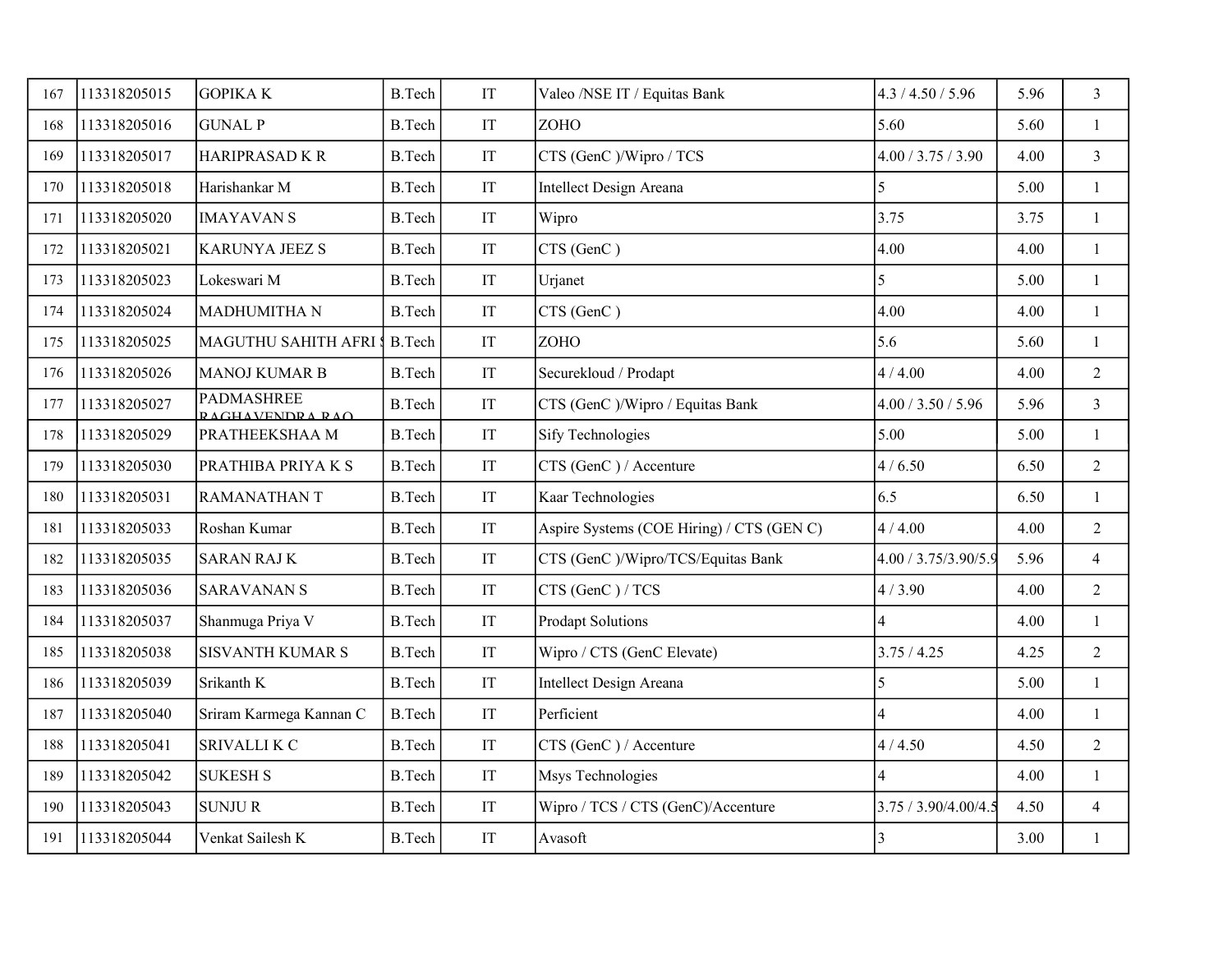| 192 | 113318205045 | Vignesh K             | <b>B.Tech</b>        | $\ensuremath{\mathsf{IT}}$ | Hexaware Technologies, ZOHO       | 4/6.00                  | 6.00 | $\overline{2}$ |
|-----|--------------|-----------------------|----------------------|----------------------------|-----------------------------------|-------------------------|------|----------------|
| 193 | 113318205046 | <b>VIGNESH S</b>      | <b>B.Tech</b>        | $\ensuremath{\mathsf{IT}}$ | CTS (GenC Next)                   | 6.75                    | 6.75 | $\mathbf{1}$   |
| 194 | 113318205047 | Vikram M              | <b>B.Tech</b>        | $\ensuremath{\mathsf{IT}}$ | <b>Impeger Technologies</b>       | 3.5                     | 3.50 | $\mathbf{1}$   |
| 195 | 113318205048 | <b>VINISHA K V</b>    | <b>B.Tech</b>        | $\ensuremath{\mathsf{IT}}$ | CTS (GenC)/Wipro/TCS / Accenture  | 4.00 / 3.75/3.90/4.5    | 4.50 | $\overline{4}$ |
| 196 | 113318114003 | Arun Karthik B        | B.E                  | <b>MECH</b>                | CTS (GenC) / Infosys Ltd          | 4/3.86                  | 4.00 | $\overline{2}$ |
| 197 | 113318114007 | Bebin Masila Milan B  | B.E                  | <b>MECH</b>                | Accenture                         | 4.5                     | 4.50 | $\mathbf{1}$   |
| 198 | 113318114009 | Hari Prasad B         | B.E                  | <b>MECH</b>                | CTS (GenC) / Wipro                | 4.00 / 3.75             | 4.00 | $\mathbf{1}$   |
| 199 | 113318114012 | Jegan J V             | $\operatorname{B.E}$ | <b>MECH</b>                | CTS (GenC Elevate)                | 4.25                    | 4.25 | $\mathbf{1}$   |
| 200 | 113318114014 | Kowshik R             | B.E                  | <b>MECH</b>                | ZF Wabco India                    | $\overline{2}$          | 2.00 | $\mathbf{1}$   |
| 201 | 113318114015 | Liya Kath Khan G      | B.E                  | <b>MECH</b>                | Accenture                         | 4.5                     | 4.50 | $\mathbf{1}$   |
| 202 | 113318114016 | Logeshwaran B         | B.E                  | <b>MECH</b>                | CTS (GenC)                        | 4.00                    | 4.00 | $\mathbf{1}$   |
| 203 | 113318114017 | <b>MAHA DEVAN A</b>   | B.E                  | <b>MECH</b>                | CSS Corp / ZF Wabco India Pvt Ltd | 2.5/2.00                | 2.50 | $\overline{2}$ |
| 204 | 113318114018 | <b>MOHANKUMAR M</b>   | B.E                  | <b>MECH</b>                | <b>TVS Sundaram Fasteners</b>     | 1.8                     | 1.8  | $\mathbf{1}$   |
| 205 | 113318114019 | PENNA HARI SURYA      | B.E                  | <b>MECH</b>                | MindTree                          | $\overline{4}$          | 4.00 | $\mathbf{1}$   |
| 206 | 113318114020 | RAMAKRISHNAN G        | B.E                  | <b>MECH</b>                | <b>TCS</b>                        | 3.9                     | 3.90 | $\mathbf{1}$   |
| 207 | 113318114021 | Ramanagarajan N       | B.E                  | <b>MECH</b>                | CTS (GenC)                        | 4.00                    | 4.00 | $\mathbf{1}$   |
| 208 | 113318114023 | <b>SABARI VASAN R</b> | B.E                  | <b>MECH</b>                | <b>TVS Sundaram Fasteners</b>     | 1.8                     | 1.8  | $\mathbf{1}$   |
| 209 | 113318114024 | <b>SANJAY JOTHI</b>   | $\operatorname{B.E}$ | <b>MECH</b>                | CTS (GenC)                        | 4.00                    | 4.00 | $\mathbf{1}$   |
| 210 | 113318114026 | Shivabalakrishnan A   | B.E                  | <b>MECH</b>                | CTS (GenC)                        | 4.00                    | 4.00 | $\mathbf{1}$   |
| 211 | 113318114030 | Thirumal Selvan T     | B.E                  | <b>MECH</b>                | ZF Wabco India                    | $\overline{2}$          | 2.00 | $\mathbf{1}$   |
| 212 | 113318114033 | Viknesh J             | $\operatorname{B.E}$ | <b>MECH</b>                | CTS (GenC)                        | 4.00                    | 4.00 | $\mathbf{1}$   |
| 213 | 113318114034 | VISHAL U              | B.E                  | <b>MECH</b>                | CTS (GenC) / Infosys Ltd          | 4 / .86                 | 4.00 | $\overline{2}$ |
| 214 | 113318114035 | Wilfred Freddy J      | B.E                  | <b>MECH</b>                | CTS (GenC)                        | 4.00                    | 4.00 | $\mathbf{1}$   |
| 215 | 113318114301 | <b>AKASH G</b>        | B.E                  | <b>MECH</b>                | MindTree                          | $\overline{\mathbf{4}}$ | 4.00 | $\mathbf{1}$   |
| 216 | 113318114304 | Rajesh Kumar K        | B.E                  | <b>MECH</b>                | ZF Wabco India                    | $\overline{c}$          | 2.00 | $\mathbf{1}$   |